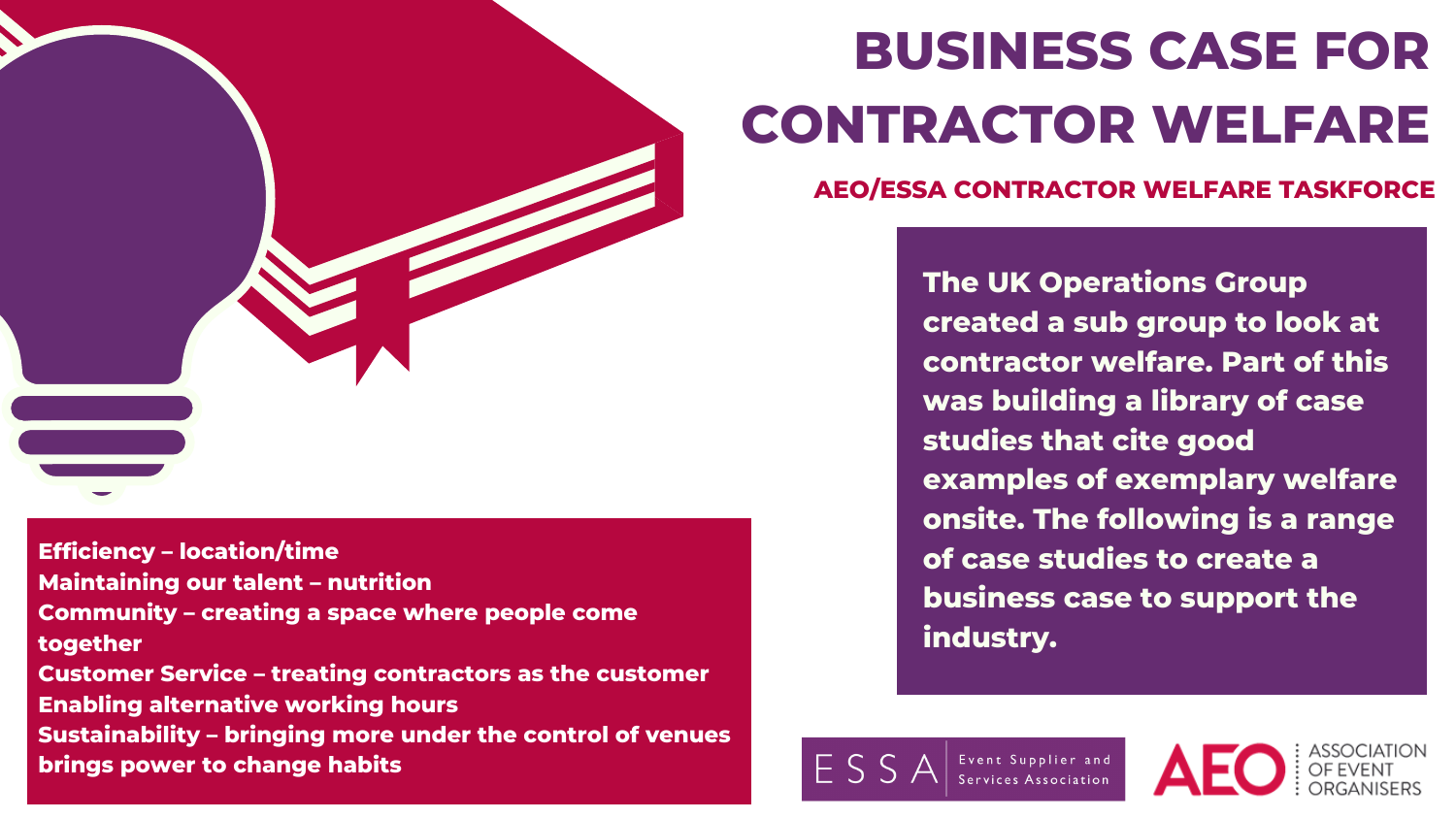# **INFORMA MARKETS: DECOREX WELFARE AREA AT SYON PARK 2014 - 2018**

#### **WHAT WE PROVIDED**



WATER COOLER / DRINKING **WATER** 



DEDICATED WELFARE TENT (APPROX. 10M X 12M) WITH SINK, HOT & COLD RUNNING WATER





FACILITIES TO HEAT FOOD

FRIDGE FOR FOOD STORAGE



PAPER CUPS / STIRERS

TEA & COFFEE

MAKING FACILITIES



This was available from the 2nd day of site access (first day was needed to build it!) right through until the 2nd to last day on site (total of 38 days). As the show was situated in a cow field, there were no pre existing facilities or shelter available. The nearest toilets before our installation was built was situated in a Garden Centre a 10 minute walk from the field.

### **WHEN**

#### **WHO BENEFITTED**

All contractors working on site were permitted to use the area, the details were shared as part of the site safety induction which each person had to complete on their first day onsite, along with housekeeping rules.

#### **RESPONSIBILITIES**

Everyone was asked to clean the area after use, take responsibility for wiping surfaces and put rubbish in bins, on the whole people were respectful of this, with a few minor exceptions.



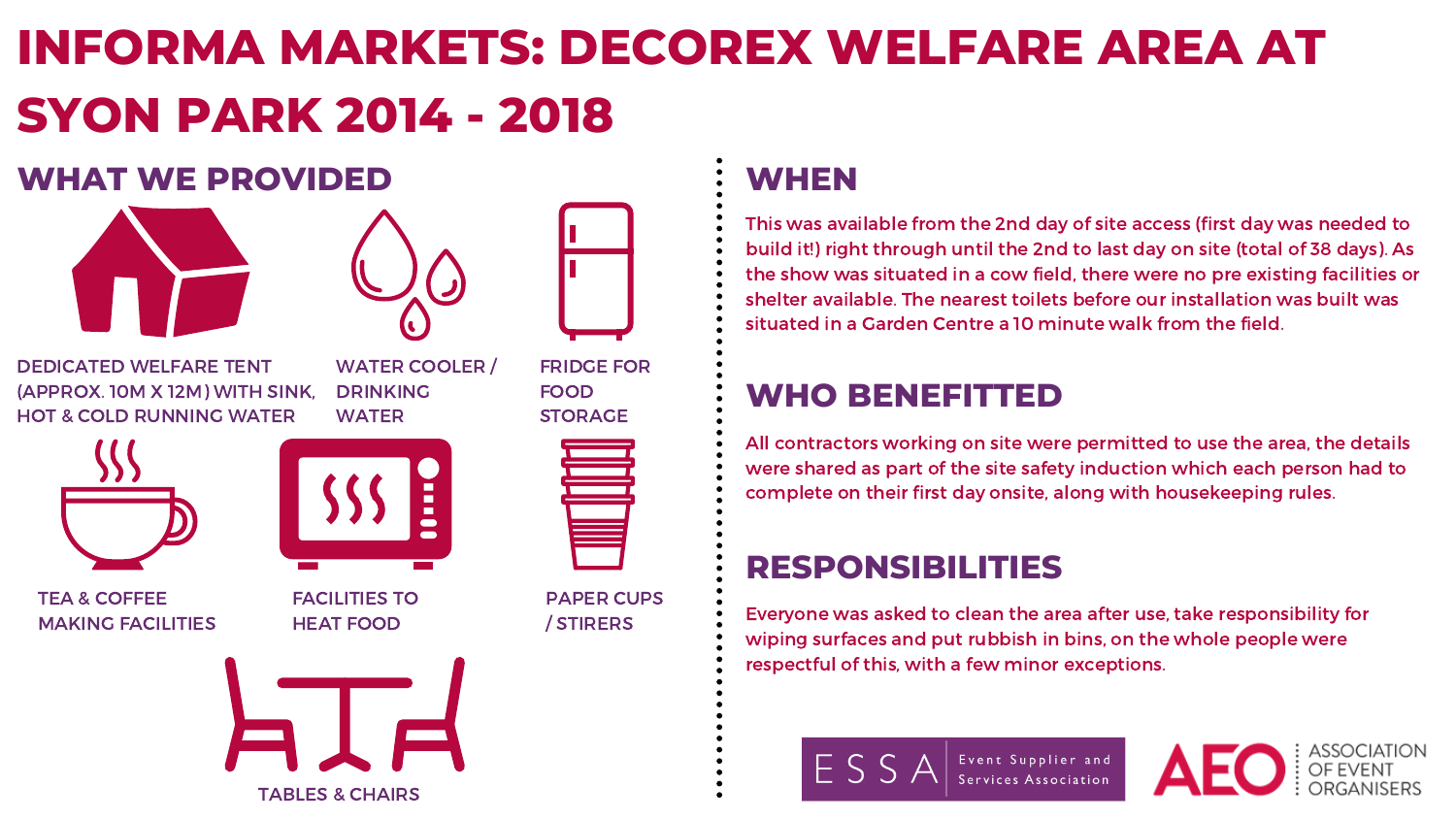The benefit was for the entire work force to have a dedicated space to go onsite, that didn't require them having to leave the compounds, they could use it to take a break, make phone calls, prepare breakfast, lunch and dinners and converse with each other.

The area was used for staff breaks and shelter during inclement weather, but we also held our daily contractors meetings in here so people could use the time to take a break and have a cuppa at the meeting. By the second week there were also some keen bakers bringing cakes / cookies etc for sharing during the contractors meetings!

Probably one of the best things about this area was it cost us as organisers virtually nothing. The 'venue' (the tent) was hired from the main structure company - furniture, electrics, water connections etc. were all gifted from each of the respective contractor companies, as they could use the area as a staff room for their team members onsite. This helped them fulfil their obligations for staff welfare. As organisers we had the items such as the microwave, toasters etc. already in our Ops storage so we just brought them with us. Therefore, the only cost was the shopping for supplies which we got delivered to site once a week.

#### **INFORMA MARKETS: DECOREX WELFARE AREA AT SYON PARK 2014 - 2018** In addition to the staff area, we also made arrangements with an **BURGER VAN**

independent food vendor to set up and run an onsite burger van. This was in place from the second week of build once the level of contractors got over and above a certain number, until pre-open day and then again for the first few days of breakdown until the crew levels reduced back down accordingly.

The van had a variety of provisions including traditional site food, jacket potatoes, soups and good coffee. Price point is always a sticking point although it was cheaper than the Garden Centre café, it was perhaps not as cheap as other café's offsite. Therefore, this is something we would need to consider in the future.

### **BENEFITS & USE**

# **COST**

Finally we worked with Benugo's as our catering partner for all the in hall café's and most relevantly our Exhibitor Lounge. This was available from the first day of exhibitor access all the way through to breakdown and offered exhibitors the same menu choices as the other café's on the show floor, but with a 20% reduction on production of their exhibitors badge. This was well received especially during set up / break down as the area was nicely furnished, so provided an exhibitor some where to go off the show floor to hold meetings and take a break without being cost prohibitive.







#### **BENUGO'S**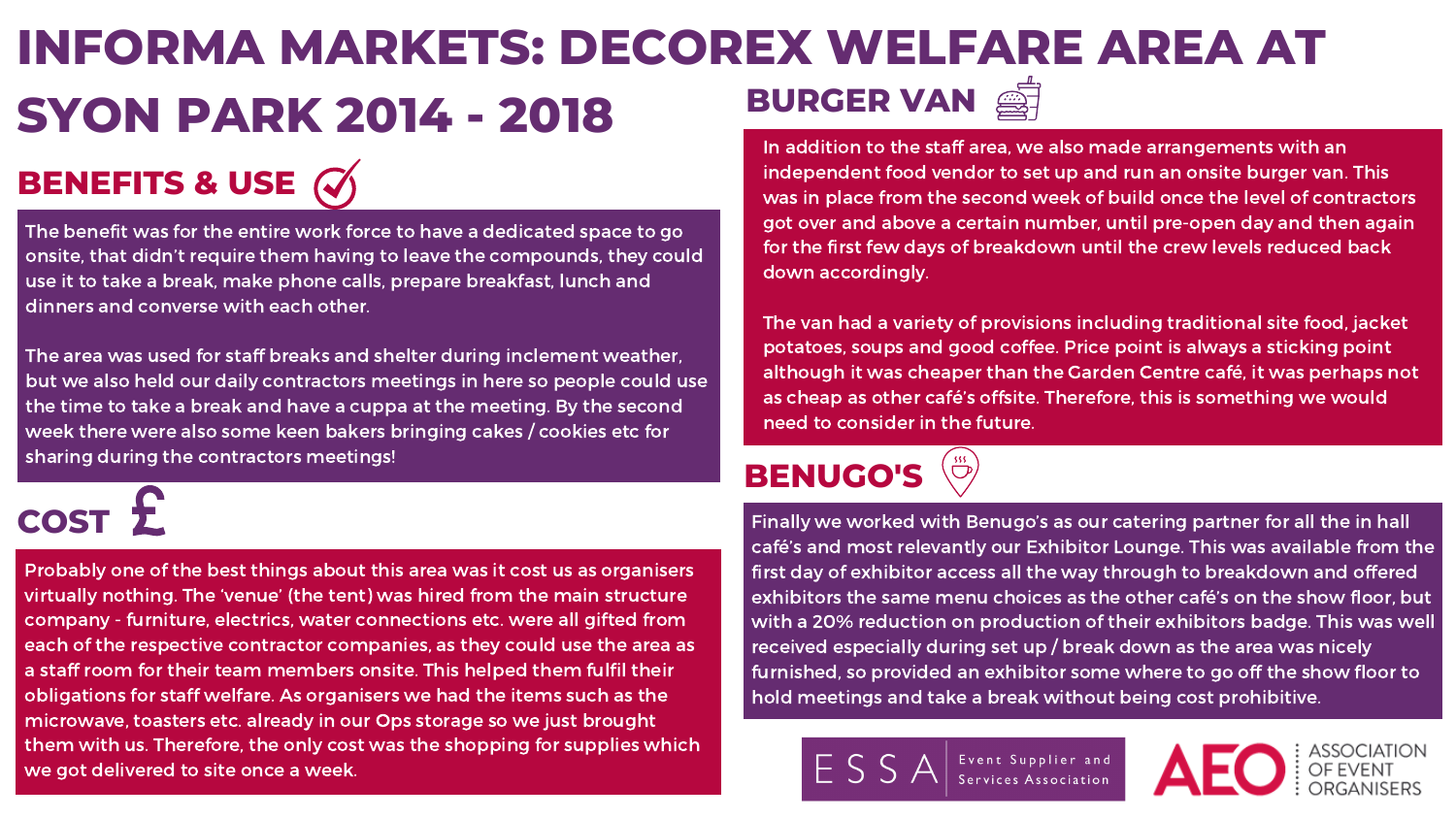PLASA 2016 moved venue and in the move lost half of its usual build and all of its breakdown time. (we had to be out overnight after the show finished).

PLASA is a highly technical, complex event.



There were a number of measures that we took to make this a possibility and one of those related to the welfare of the crews onsite. We knew that people would be working unsociable hours, that a split shift was required and that in order to achieve it we needed a fully motivated and fed/watered team.

We worked with Levys to create a bespoke crew catering ticket option that fit our build/break schedule, ensuring that there was something available as required. In addition to the below there were biscuits and crisps at all times.





Breakfast roll, hot lunch, snack, tea & coffee throughout



Breakfast roll, hot lunch, snack, evening sandwich, tea & coffee throughout



Dinner, sandwiches through the night, tea & coffee throughout



## **EVENTSHAPER: CREW CATERING AT PLASA PROS & CONS**

### **CREW CATERING COMMUNICATIONS**

Levy's Restaurants will be providing an option for onsite crew catering. This is an easy and cost effective way to cater for your staff throughout the build-up and breakdown periods of the show. Please find below the pre book prices for each day:

#### **THE BRIEF**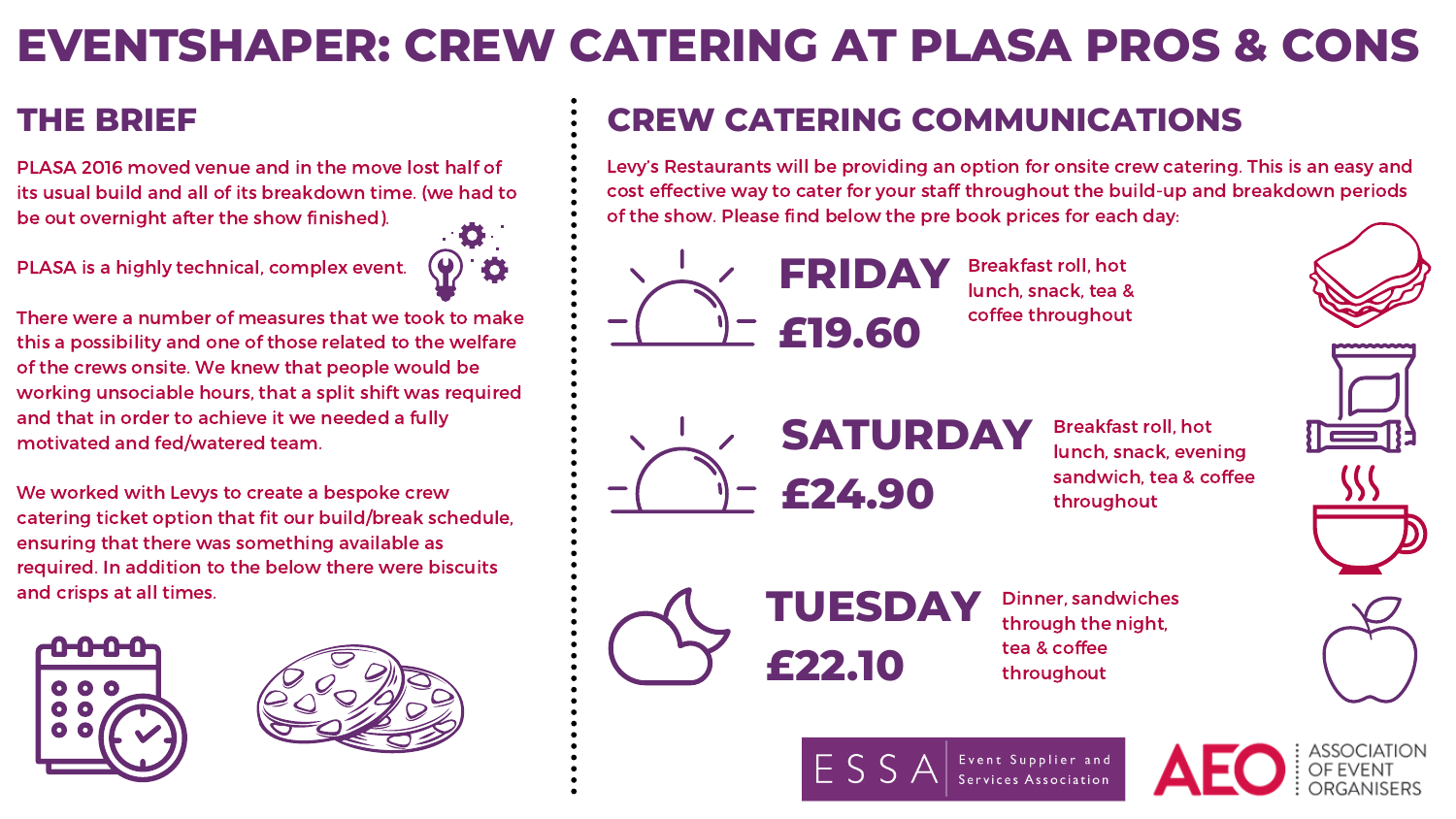### **EVENTSHAPER: CREW CATERING AT PLASA PROS & CONS**

From PLASA and also in trying to get venues to adapt for contractor catering, to make it work, it would either need an alternative crew caterer to come in or the venues to mandate a shift in thinking from their catering functions. Perhaps venues might also want to reduce their commissions for contractor catering to enable a better price point to be viable.







ESS



#### **WHAT DIDN'T WORK**

Contractor catering doesn't fit well with the current hospitality model and rates that venue caterers know and stick to.

#### **IN MY OPINION...**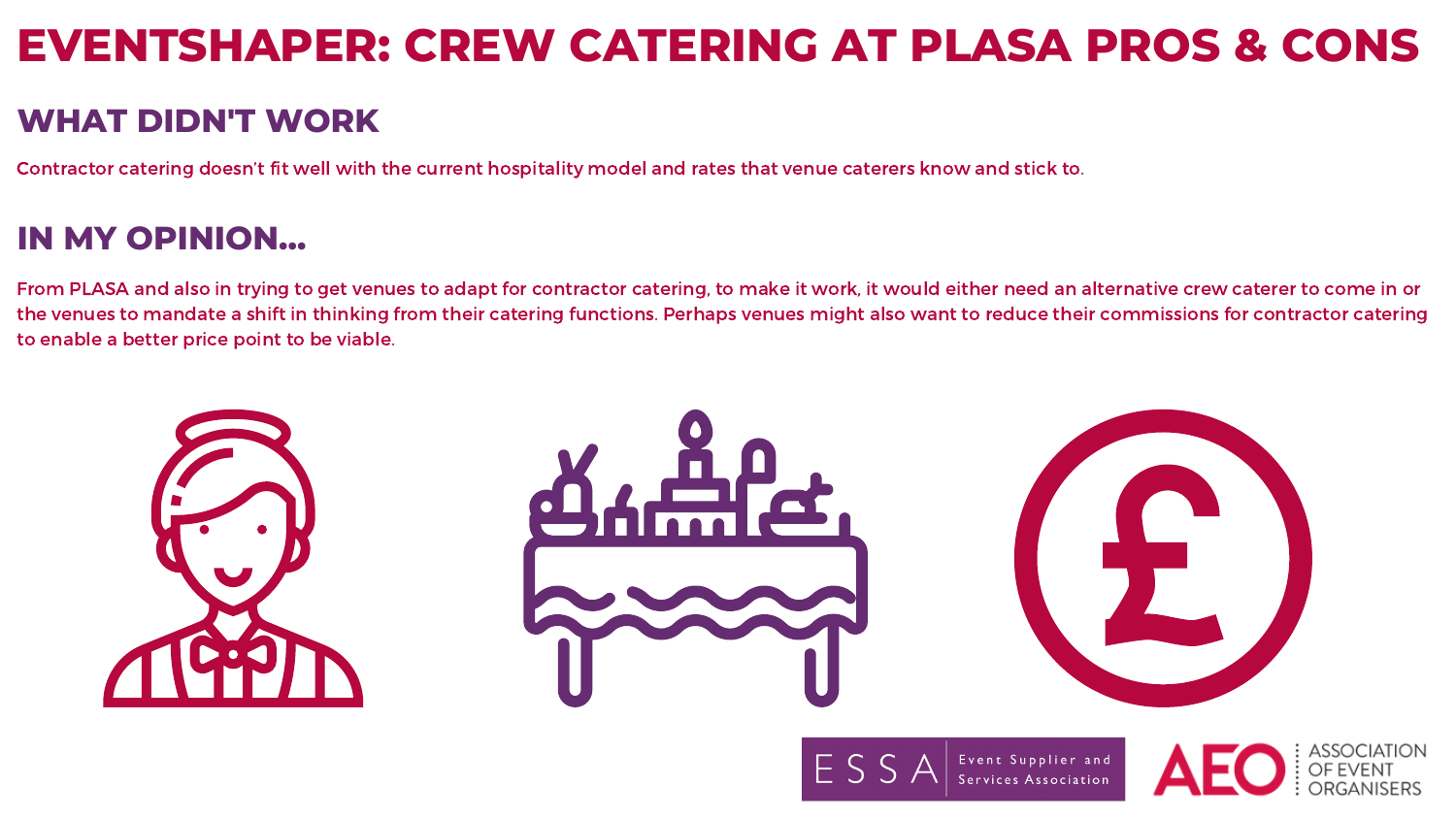## **QD EVENTS: THE IRN BRU CARNIVAL - EXTERNAL CATERING**

The Irn Bru Carnival is Europe's largest indoor funfair and one of QD's busiest events. Throughout the venue tenancy we have an external caterer - Charmaine Hanley - who provides food & beverages such as hot meals & teas/coffees, soft drinks & cakes.

Charmaine has been an ongoing agreement in place with the SEC where she will use the back of house kitchen facilities in hall 4.

She will bring all her own cooking equipment and batch cook fresh food each day. The SEC do not charge her for using this space for the full duration of tenancy and do not charge any concession fee or commission based on the profits made.



The food offering covers breakfast, lunch & dinner and is operational from

#### **8AM - 8PM**

each day during build up, open & breakdown which is over a 3 week period.

The back of house kitchen leads on to a dining space which is configurated as a café with several tables & chairs. People can get away from the noisy, busy show floor and enjoy their food and drink with fellow exhibitors and staff members. It's the only place onsite that they can switch off from the event – imagine Winter Wonderland inside an exhibition hall!









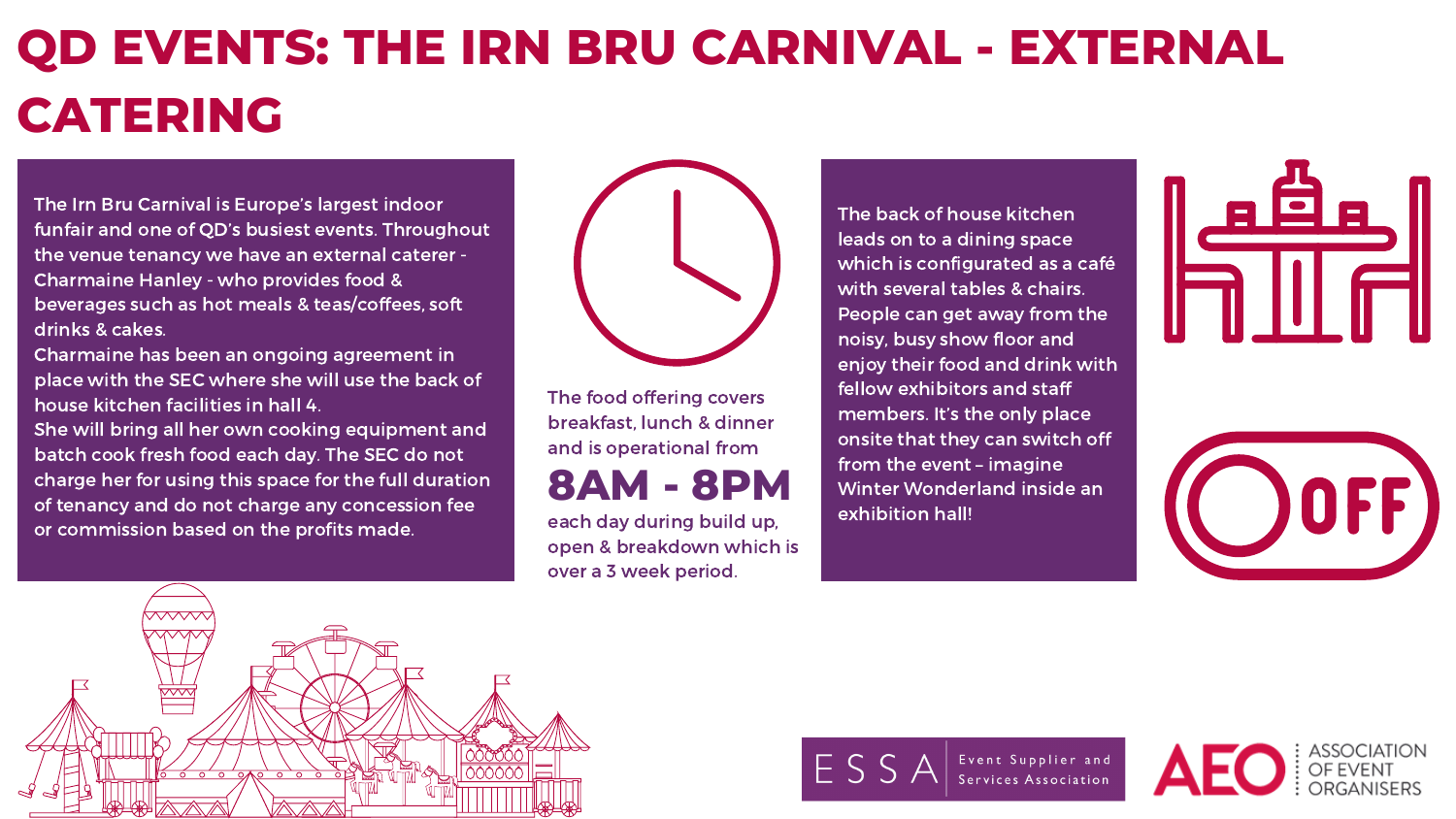£5.

This is half the price of the hot food that SEC serve at Clydebuilt - their main catering area. Furthermore, breakfast rolls and teas/coffees are all served at a discounted rate.

Event Supplier and Services Association



As we have over 160,000 visitors to the show within the 3 week open period, this not only provides a discounted offering for our contractors, staff and operators, it also provides a space where people can meet up and switch off from the show for a small period of time whilst eating comfort food during the cold winter months. Another huge benefit is that it segregates staff members, exhibitors and contractors away from the busy catering areas on the concourse which can become over crowded, especially with multi tenancy if the Panto is also on in the Auditorium and there is a concert in the Hydro.

This venture doesn't cost us anything to facilitate, but provides a real sense of community for everyone that visits the café and its always well utilised. I believe a lot of the other larger events could benefit from a similar set up if venues permitted this without charging for rental space or concession fees.



# **QD EVENTS: THE IRN BRU CARNIVAL - EXTERNAL CATERING** The meals are reasonable prices at around - **£4-**

As the event runs for three weeks over the Christmas and New Year period, we find that a lot of the contractors, hall managers, internal SEC & QD staff as well as the exhibitors from the show, all really enjoy the home cooking of Charmaine. She offers hot meals every day such as;



as well as having lighter options such as...

in addition to a full breakfast selection.

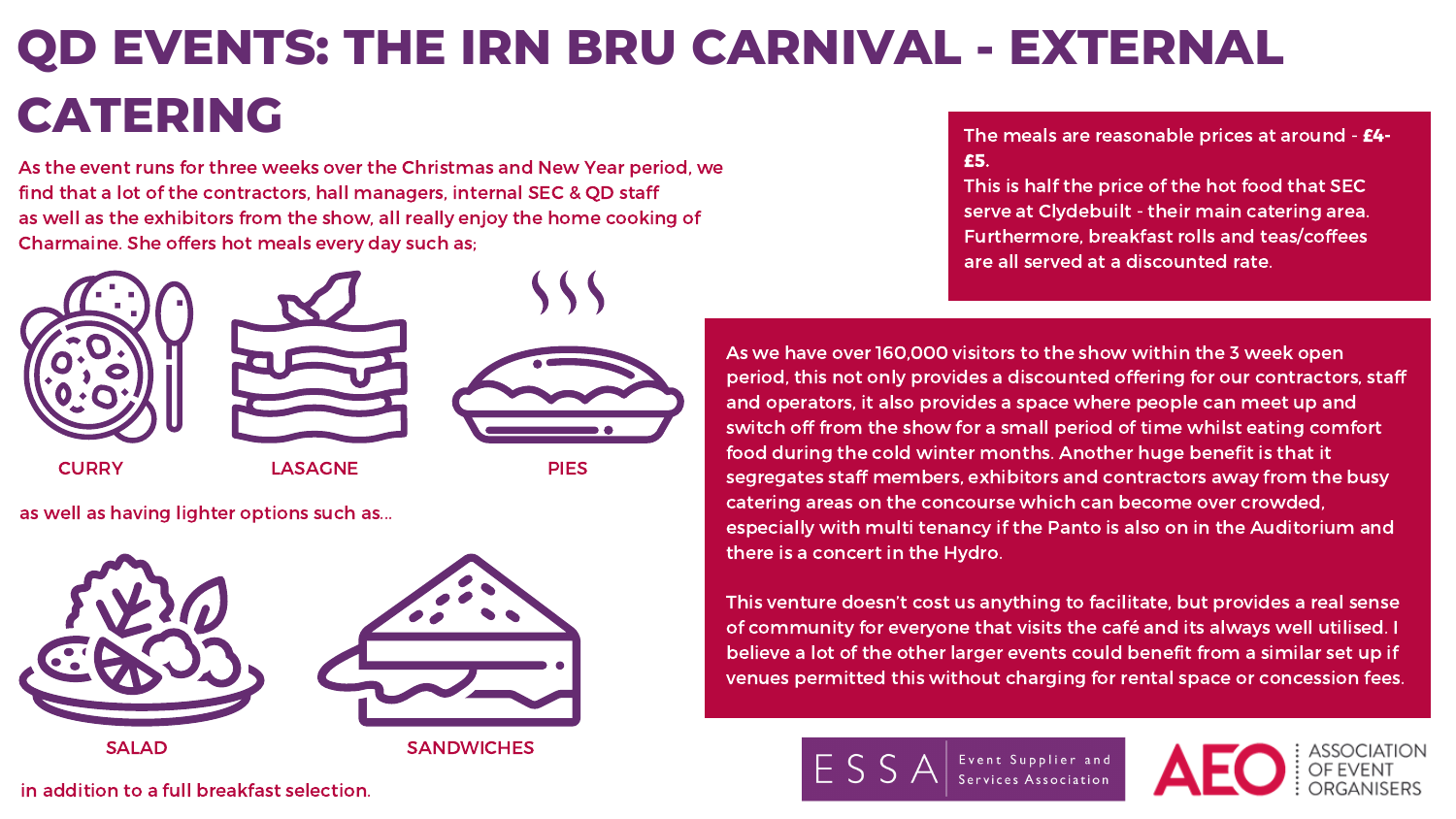Firstly very pleased that we were cited as a good example of a venue providing good catering options during build up and breakdown.

As a venue with a head office and an industrial estate we always want to have two catering offers open Monday to Friday generally from 7.30am to 4pm which is typically from Starbucks , JD Wetherspoons and Subway on the piazza even if we do not have any events.

When we know we have events we tend to flex the public walkway offer with closing times between 5pm and 8pm for build, show and breakdown so that there is a range of hot and cold sit down, hand held and takeaway food offers.

When we have sufficient demand for a show build up or breakdown which is generally at least 1K net income to cover the cost of set up/breakdown/services/power /labour we open an in-hall restaurant facility with hot breakfast , lunch and cold/snack options and advertise the facility via the digital signage on site as well as organiser communication collateral.

The benefits are we can also provide staff dining for our Amadeus team on site and set up the catering facility ready for show open while we are in build-up.

The cost is break even after the food cost of sales/power and labour but it is a service that we want to promote to the exhibitors who will be staying for the show and the contractors that will be breaking down the show so they know where we are and the catering options that are available to them.

Yes ,it has had a positive effect on the NEC's relationships with customers as it is service led rather than profit led.







Event Supplier and<br>Services Association



We reached out to the NEC who was cited as a good example of a venue providing good catering options. We asked the venue how they approached this, the benefits, the costs and how it has had a positive affect on their relationships with customers. They sent over the following statement;

## **CATERING AT THE NEC**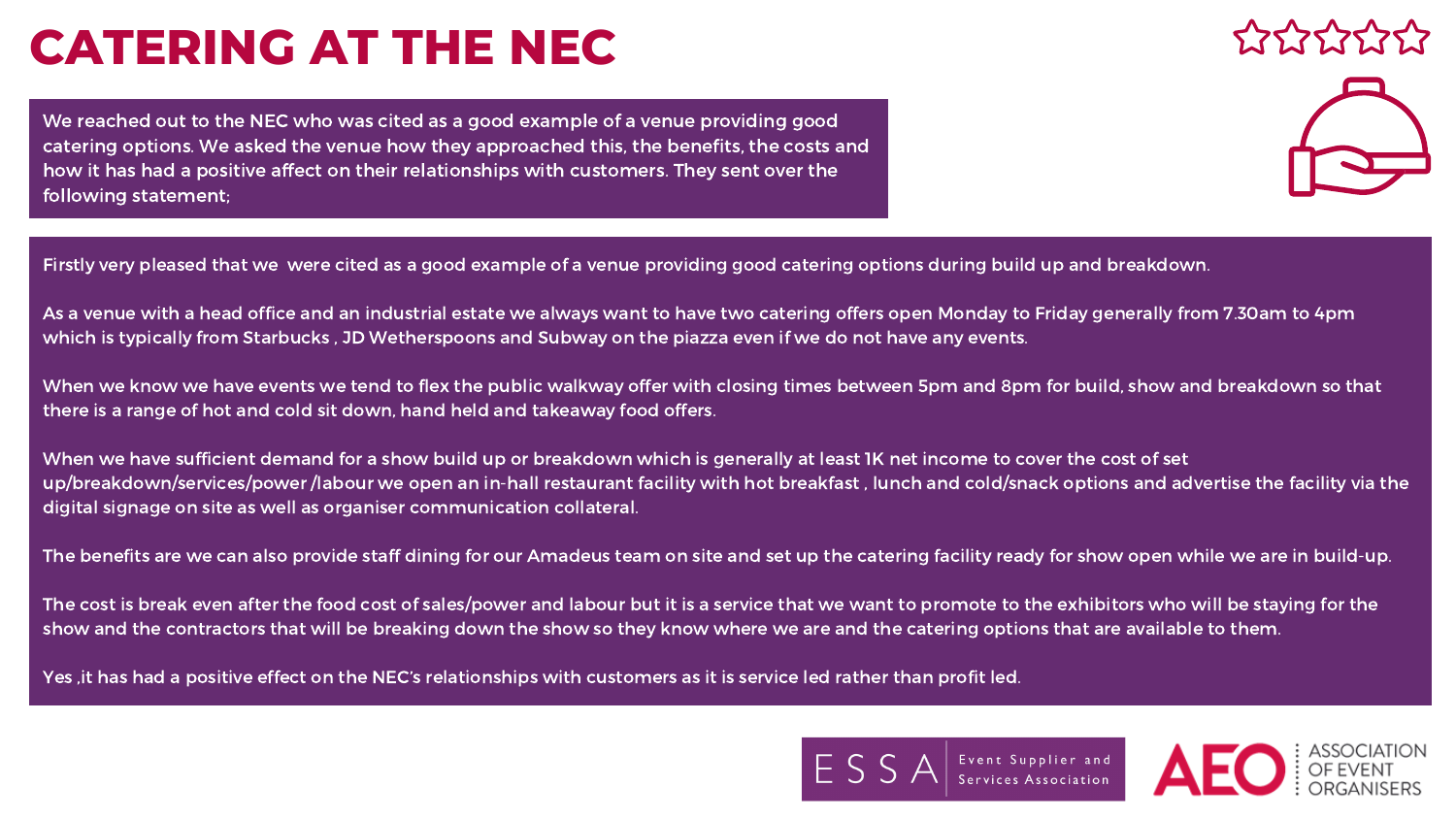Event catering can be provided anywhere in the venue. We have the option to create outlets of the main café within event spaces, so this generally follows the structure of the main café below.

Our events with delegate catering tend to follow a similar structure, generally making food and drink available throughout the day – often. it will be left out with tea and coffee between breaks if possible to facilitate people nipping in and out of sessions or allowing exhibitors to catch a break when delegates are in sessions.

Fork Buffet Lunch Menu Example

**OR** (Vegetarian) ~~

Winter Vegetable Stew served with Rice (Vegan)

Classic Mac & Cheese, Crispy Parmesan & Sourdough Crumb

Tomato & Mozzarella with Basil Pasto

Dessert:

Lemon Meringue Tart



Event Supplier and Services Association



Beverage: Filtered water/ Orange Juice

average depending on event size and packages.

#### **THE BDC: SUCCESSFUL CATERING & GENERATING GOOD REVENUE AS A RESULT**

We have reached out to the BDC who was cited as a good example of a venue that has a successful catering business from serving decent food and, generating good revenue as a result.

#### **EVENT CATERING**

0730 hours Organiser on site – we normally provide breakfast FOC for the event team when they arrive on site and soft & hot drinks throughout the day

| 0820 - 0930 hours          | <b>Arrival Tea and Coffee</b>     |
|----------------------------|-----------------------------------|
| 1050 - 1130 hours          | <b>Morning Tea</b>                |
| <u> 1215 – 1315 hours,</u> | Lunch Service (see below example) |
| <u> 1435 – 1515 hours,</u> | <b>Afternoon Tea</b>              |
| $1700 - TBC$               | <b>Drinks Reception</b>           |

#### **A SCHEDULE GENERALLY LOOKS LIKE;**

The menu for the sustainability event we did, took into account the nature of the produce, locally sourced (it generally is now anyway) where possible and was all vegetarian or vegan: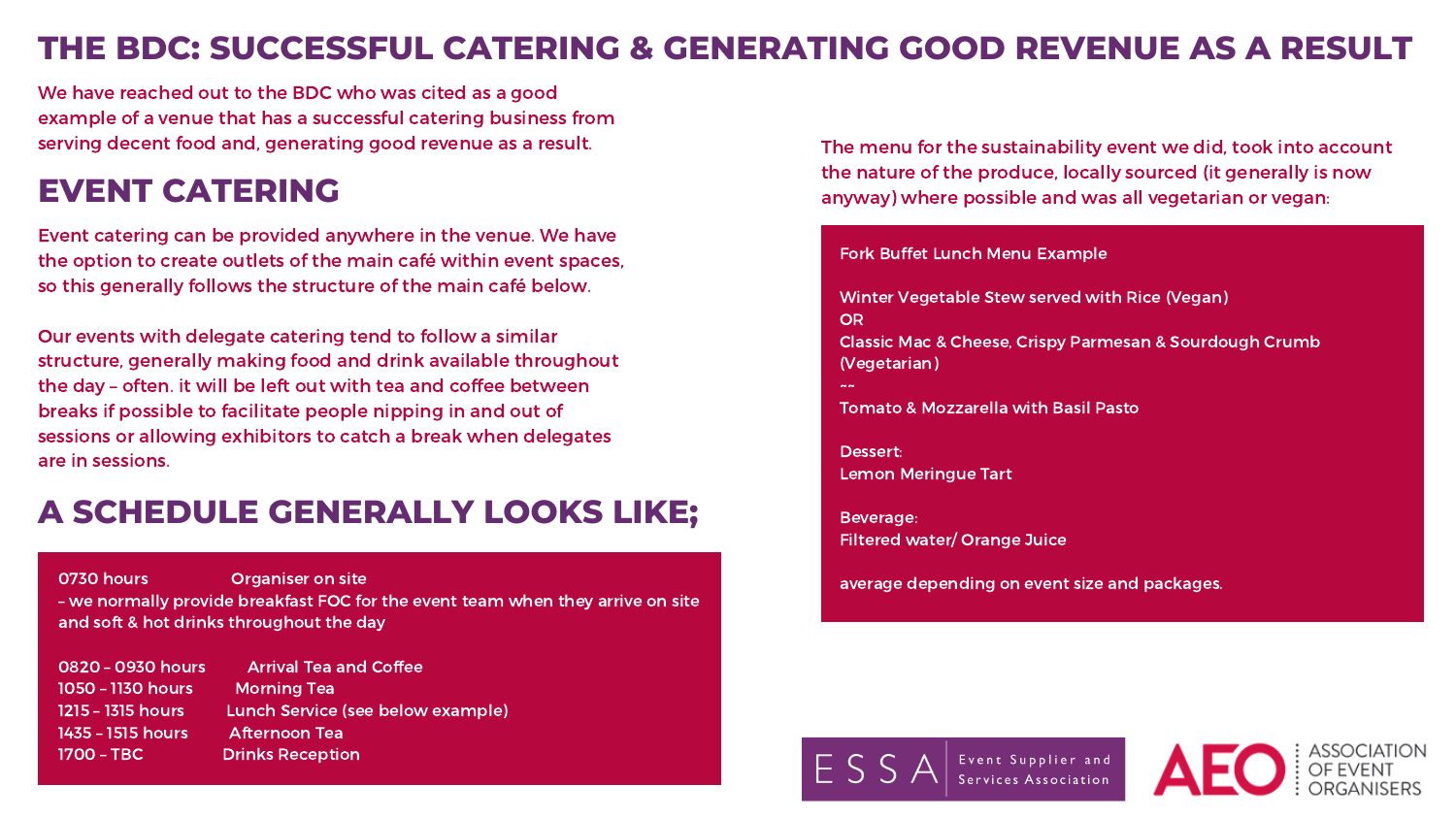Snack options are available to take into sessions and BDC in house filled glass bottles of still and sparkling water are stationed in conference rooms. Breaks start early morning with Danish pastries, then have biscuits, cake and fruit.

Tasting pre-event is usually recommended as it enables us to account for the taste of the audience and helps us to match menus on request. We also ask for their dietary requests in advance so that can be accommodated. DDR costs at the BDC vary from £55.00 - £85.00 + VAT on average depending on event size and packages.

1. Diet culture fundamental.

A look at modern day perception of food and diets with the key message that temporary diets don't work and that having a healthy, balanced approach to food is

An insight into the key nutritional deficiencies in the population and how we can all

2. Your health make sure that we are not deficient.

3. Busting the food labels healthiest choices.

How to get the most out of food labelling and make sure you are not being misled. Hints and tips for debunking marketing tricks so you can be sure you are making the

4. Carbohydrates; friend or foe A look at the truth behind the headlines and whether we should be cutting carbs or stocking up.

5. Eating well at work A guide to what we can eat throughout our working day to ensure that we are working optimally and getting the most out of our working day.

6. Eating to beat tiredness

How and what to eat to beat fatigue and help you feel energised throughout the day.



Event Supplier and Services Association



#### **THE BDC: SUCCESSFUL CATERING & GENERATING GOOD REVENUE AS A RESULT**

#### **VENUE CATERING**

Food service in the venue is through the main café, Jack's Restaurant. This is open every week day regardless of whether there are events on to ensure there is hot and cold food available to tenants and staff throughout the day and at weekend during event live days. Staff are offered a subsidised rate on food and drink.

Breakfast is served 0800 – 1030 Lunch is served 1200 – 1430 Cold snacks, patisseries and sandwiches are available all day until 1730 Coffees, teas, smoothies, juices and other drinks are also served all day.

Meat free Monday's have been in operation since January and our menus are ever changing throughout the months, offering seasonal and where possible locally sourced food.

Our exclusive catering partner, Good Eating Company also provide pop ups over the year, with their in house nutritionist. Other pop ups (currently delivered as free webinars for staff and tenants) include topics such as: